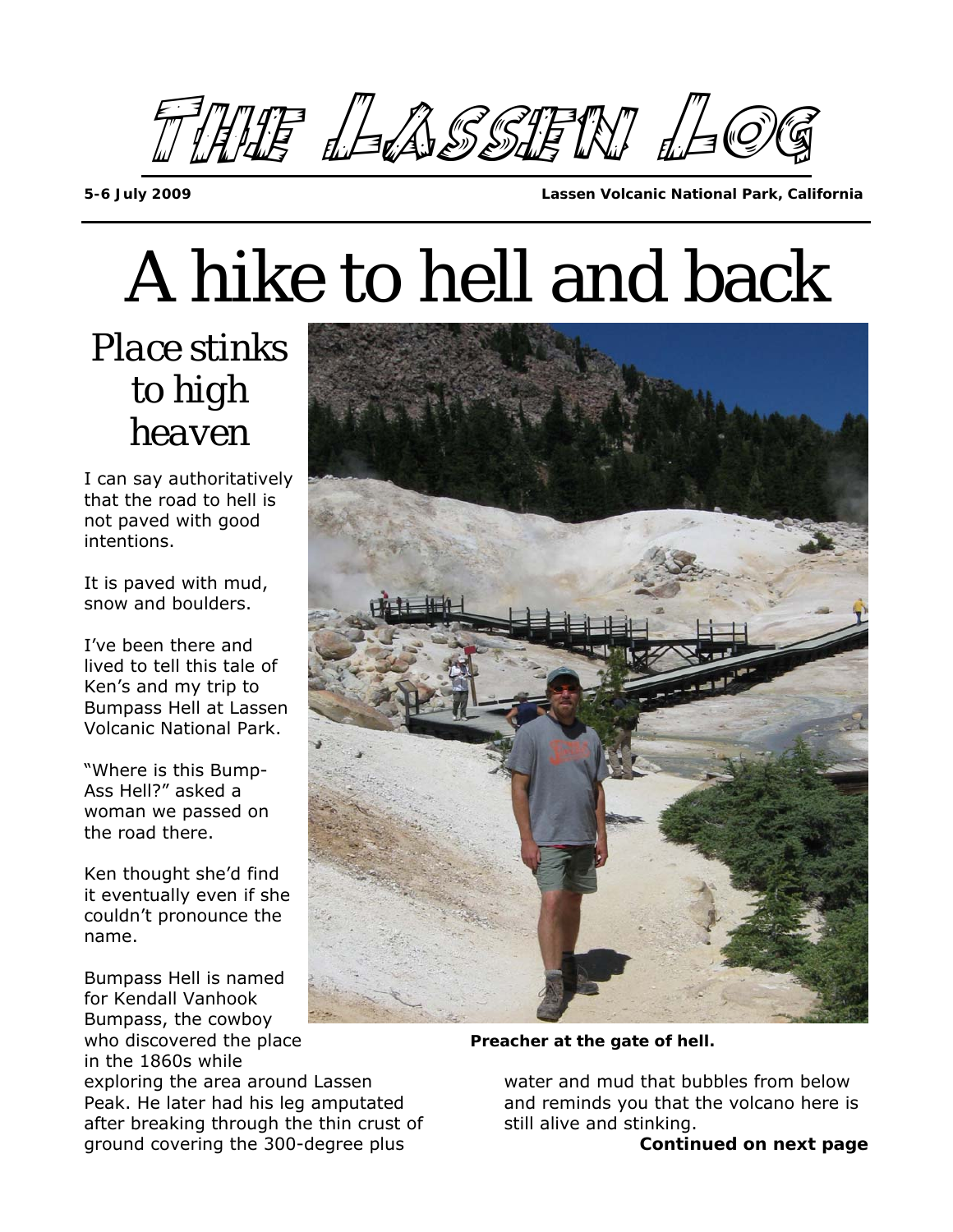

**A mud pot boils in an area of Lassen Volcanic National Park called the Sulfur Works.** 

## A hike to hell and back

*Continued from Previous Page*  Bumpass Hell, as well as several other geothermal areas in the park such as Sulfur Works, Little Hot Springs Valley, Cold Boiling Lake and Devil's Kitchen, is believed to be heated by a huge reservoir of magma – subterranean molten rock – or very hot but solid rock about five miles beneath the surface and covering an area of perhaps five square miles in the southwest corner of the park.

There are no geysers in Lassen as there are in America's most famous geothermal park, Yellowstone in Wyoming. But there are boiling springs, mudpots and fumaroles, which are high-velocity steam vents like the Big Boiler in Bumpass Hell,

which sounds like a constantly running jet engine.

The subterranean temperature is estimated at something higher than 450 degrees Fahrenheit while the steam from the Big Boiler gets as hot as 322 degrees.

The vapors – the breath of Earth itself – carry dissolved minerals from deep underground, especially hydrogen and sulfur, which produce the rotten-egg smell characteristic of areas of vulcanism. These same chemicals, particularly iron and copper compounds, color the ground and the water that flows from it.

Pictures are on the next page.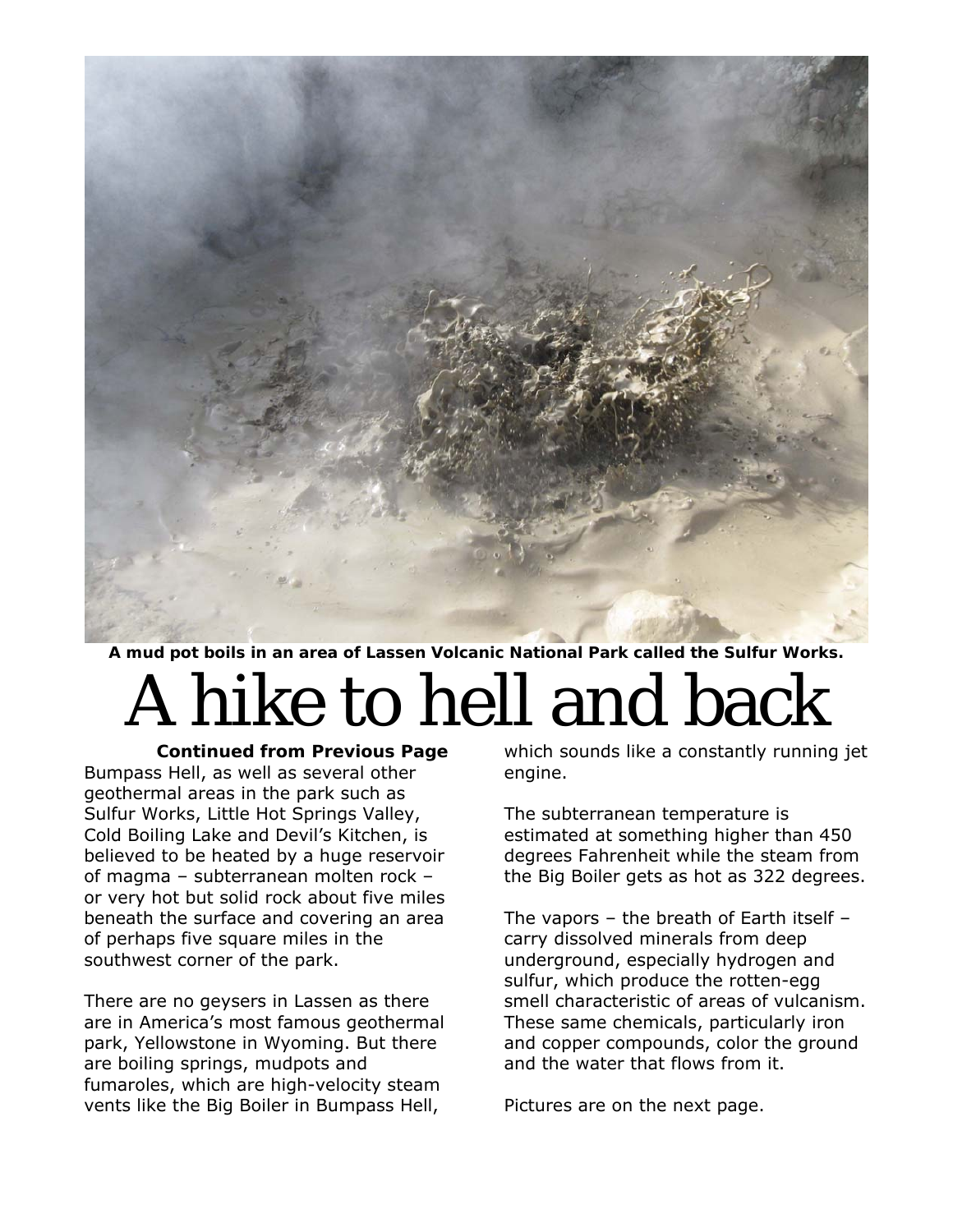

**Bumpass Hell's colorful rocks and water.** 







**Strolling through hell on a boardwalk**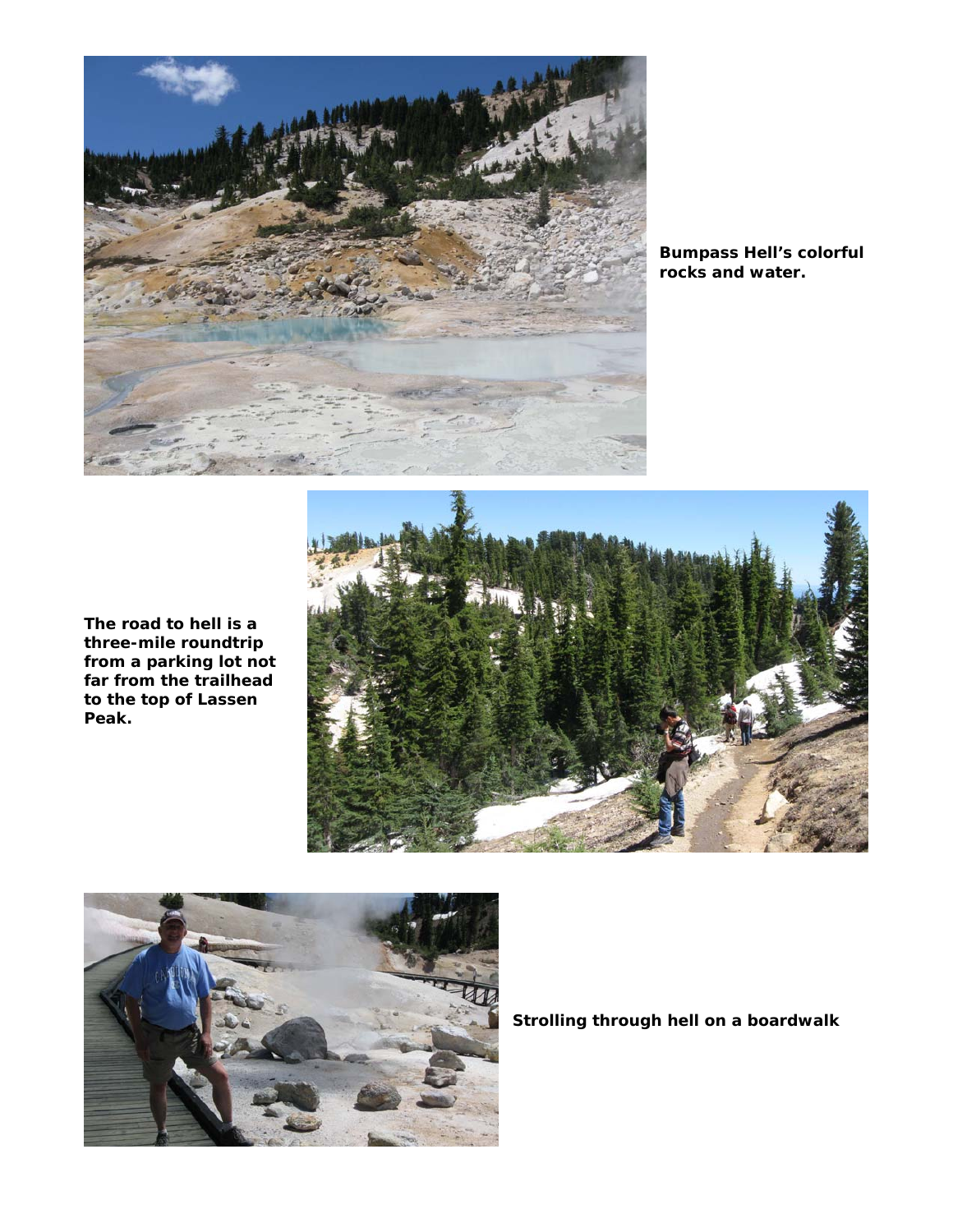## Major Cascade volcanoes (listed north to south)

The Cascade Range stretches from northern California into southwestern British Columbia in Canada. There are 12 volcanoes in the range 10,000 feet or taller, but the range includes more than 4,000 separate volcanic vents. Cascade eruptions are characterized by their explosiveness, unlike Hawaiian volcanoes which relatively quietly ooze lava for decades at a time. The Cascade volcanoes erupt every few centuries, which is infrequently in human time. In geologic terms, however, this is rapid-fire activity, which means the Cascades are considered among the most dangerous volcanoes in the world. They threaten more than 10 million people in the Pacific Northwest including the cities of Portland, Ore., Seattle, Wash., and Vancouver, British Columbia.

| <b>Volcano</b>          | <b>Elevation</b>                                                                                                | <b>Eruptions</b>                                                                                                                                           | <b>Notes</b>                                                                                                                                                                                                                                                    |
|-------------------------|-----------------------------------------------------------------------------------------------------------------|------------------------------------------------------------------------------------------------------------------------------------------------------------|-----------------------------------------------------------------------------------------------------------------------------------------------------------------------------------------------------------------------------------------------------------------|
|                         | 10,778 feet                                                                                                     | Last in 1891                                                                                                                                               | Mountain has 10 glaciers                                                                                                                                                                                                                                        |
|                         | 4 <sup>th</sup> tallest mountain in<br>Washington State<br>6 <sup>th</sup> tallest mountain in<br>Cascade Range | Snow melt around the<br>crater in 1975 raised<br>concern an eruption<br>was imminent                                                                       | 1999 snowfall of 95 feet at Mount Baker Ski<br>Area highest ever recorded at a ski resort<br>Named by Capt. George Vancouver of British<br>Royal Navy for 3rd Lt. Joseph Baker, first to                                                                        |
| Mount Baker, Wash.      |                                                                                                                 |                                                                                                                                                            | see mountain in 1792                                                                                                                                                                                                                                            |
| Mount Rainier, Wash.    | 14,411 feet<br>Tallest mountain in<br>Washington State<br>Tallest mountain in<br>Cascade range                  | Last probably in<br>1894, last confirmed<br>in 1854                                                                                                        | Most heavily glaciated peak in Lower 48<br>states with 26 major glaciers<br>Located in Mount Rainier National Park, 5th<br>national park in the United States<br>Vancouver named it for his friend, Rear<br>Admiral Peter Ranier of the Royal Navy              |
|                         | 8,365 feet (9,677                                                                                               | May 18, 1980                                                                                                                                               | Continues to steam today                                                                                                                                                                                                                                        |
|                         | feet before 1980<br>eruption)                                                                                   | eruption was most<br>destructive in U.S.<br>history: 57 fatalities,<br>250 homes and 230<br>sq. miles of forest<br>destroyed. Smaller<br>eruption in 2006. | Located in Mt. St. Helens National Monument<br>Most active Cascade volcano<br>Vancouver named it for a British diplomat<br>who was the first Baron St. Helens                                                                                                   |
| Mount St. Helens, Wash. | 8,116 feet                                                                                                      | Last believed to have                                                                                                                                      | Named for President John Adams by Oregon                                                                                                                                                                                                                        |
| Mount Adams, Wash.      |                                                                                                                 | been about 1,400<br>years ago, but the<br>volcano is considered<br>dormant, not extinct                                                                    | settler Hall J. Kelley, who wanted to rename<br>the Cascades the President's Range and its<br>major peaks after U.S. presidents                                                                                                                                 |
|                         | 11,249 feet                                                                                                     | Last believed active                                                                                                                                       | Supports six ski areas; Timberline is only                                                                                                                                                                                                                      |
| Mount Hood, Ore.        | Tallest mountain in<br>Oregon<br>4 <sup>th</sup> tallest mountain in<br>Cascade Range                           | about 170 years ago<br>Considered the<br>Oregon volcano most<br>likely to erupt again                                                                      | U.S. ski area to operate lifts year-round<br>Timberline Lodge, built by federal<br>government during the Depression, was the<br>exterior for the "Overlook Hotel" in the movie<br>The Shining, starring Jack Nicholson<br>Named for British Admiral Samuel Hood |
|                         | 10,363 feet South                                                                                               | South Sister probably                                                                                                                                      | The three peaks have 15 of Oregon's 35                                                                                                                                                                                                                          |
|                         | 10,085 feet North<br>10,047 feet Middle<br>3rd, 4 <sup>th</sup> & 5 <sup>th</sup> tallest                       | erupted 2,000 years<br>ago and has risen as<br>result of recent<br>earthquakes; other<br>two peaks are<br>considered to be                                 | named glaciers<br>The peaks were named Faith, Hope and<br>Charity by early settlers                                                                                                                                                                             |
| Three Sisters, Ore.     | mountains in Oregon                                                                                             | extinct                                                                                                                                                    |                                                                                                                                                                                                                                                                 |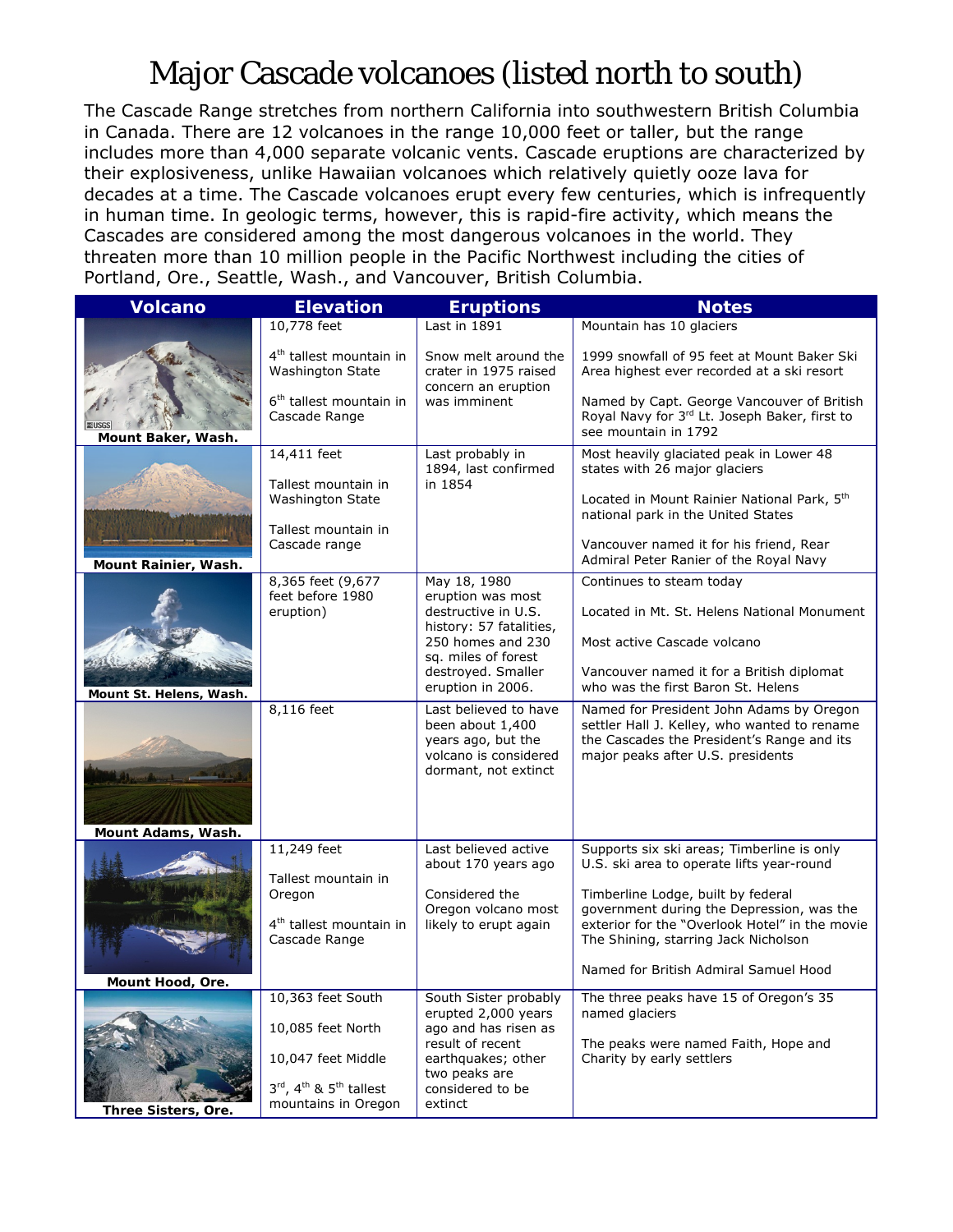| Mount Bachelor, Ore. | 9,068 feet                                                                                                                               | Believed between<br>8,000 and 10,000<br>years ago                                                                                                           | Mount Bachelor Ski Area is largest in Oregon<br>with vertical drop of 3,365 feet<br>Named because it stands apart from the<br>Three Sisters (see above); was also called<br>Brother Jonathan        |
|----------------------|------------------------------------------------------------------------------------------------------------------------------------------|-------------------------------------------------------------------------------------------------------------------------------------------------------------|-----------------------------------------------------------------------------------------------------------------------------------------------------------------------------------------------------|
| Crater Lake, Ore.    | Mount Mazama was<br>believed to have been<br>about 11,000 feet<br>Hillman Peak is now<br>highest point on<br>crater rim at 8,159<br>feet | About 5,500 years<br>ago when Mount<br>Mazama exploded,<br>collapsed into itself<br>and the caldera filled<br>with water creating<br>Crater Lake            | North America's second deepest lake (world's<br>$9th$ ) at 1,949 feet<br>Lake level of 6,178 feet is as much as 2,000<br>feet below rim<br>Central feature of Crater Lake National Park             |
| Mount Shasta, Calif. | 14,179 feet<br>5 <sup>th</sup> tallest mountain in<br>California<br>2 <sup>nd</sup> tallest mountain in<br>Cascade Range                 | Probably 1786,<br>fumaroles still active<br>Has erupted about<br>every 600 years over<br>past 4,500 years                                                   | Name may have come from Russian<br>explorers ( <i>chistiy</i> is Russian for "pure") or<br>may be from southern Oregon tribe known<br>as the Sŭsti'ka<br>Has seven named glaciers and one ski area  |
| Lassen Peak, Calif.  | 10,457 feet                                                                                                                              | Erupted from 1914-<br>1917.<br>Until Mount St Helens<br>exploded in 1980,<br>was only volcano in<br>Lower 48 states to<br>erupt in 20 <sup>th</sup> Century | Lassen Volcanic National Park was created<br>during its most recent eruption<br>Average snowfall of 55 feet is highest of any<br>California mountain<br>No glaciers but seven year-round snowfields |

## What causes the volcanoes of the Cascades?

The southern 80% of California's coast is defined by a giant crack in the earth's crust – the San Andreas Fault – which separates two large sections of the earth's surface called plates. The Pacific Plate forms the ocean floor and the North American Plate forms most of the surface of this continent. The San Andreas Fault is called a strike-slip fault, meaning the Pacific Plate periodically slides northward with respect to the North American Plate, and we feel those movements as earthquakes.

But from northern California 680 miles up to the coast of British Columbia, the fault dividing the floor of the Pacific and the North American Plate is a different kind of fault, a subduction fault. The floor of the Pacific is being forced down and beneath the edge of the North American Plate at a rate of about half an inch per year. As the solid rock of the ocean floor is forced deeper beneath the surface, it melts under intense heat and pressure. This produces an enormous reservoir



**Click to play animation** 

**The rock of the Pacific Ocean floor is being forced beneath the North American continent where it melts, then bubbles to the surface in volcanic eruptions.** 

of pressurized liquid rock, called magma, which underlies northern California, Oregon, Washington and British Columbia. Where the earth's crust is thin or weak, this magma makes its way to the surface and builds volcanoes such as Lassen Peak, Mount Shasta and Mount Rainier.